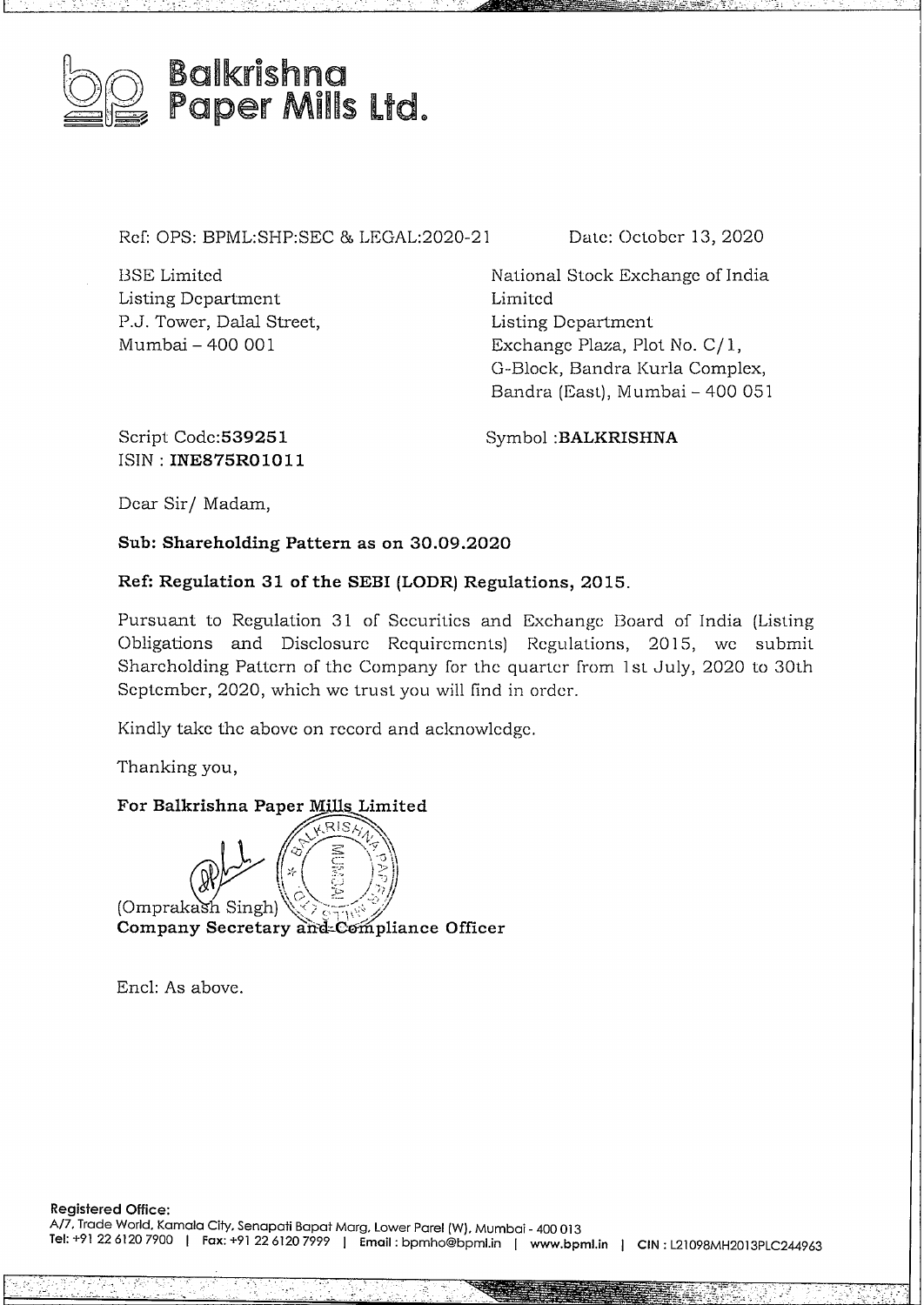## Holding of specified securities<br>Annexure - I

| Annexure - 1                                                                                           |                             |
|--------------------------------------------------------------------------------------------------------|-----------------------------|
| 1 Name of Listed Entity                                                                                | Balkrishna Paper Mills Ltd. |
| Serip Code/Name of Scrip/Class of Security                                                             | 539251 / Equity             |
| 3 Share Holding Pattern Filed under: Reg. 31(1)(a)/Reg. 31(1)(b)/Reg.31(1)(c)                          | Regulation $31(1)(b)$       |
| a. If ander $31(1)(b)$ then indicate the report for Quarter ending                                     | 30-09-2020                  |
| $\phi$ . if under 31(1)(c) then indicate date of allotment/extinguishment                              |                             |
| 4. Declaration: The Listed entity is required to submit the following declaration to the               |                             |
| extent of submission of information:-                                                                  |                             |
| Particulars                                                                                            | Yes*/No*                    |
| 1 Whether the Listed Entity has issued any partly paid up shares?                                      | No                          |
| ? Whether the Listed Entity has issued any Convertible Securities?                                     | No.                         |
| Whether the Listed Entity has issued any Warrants?                                                     | No.                         |
| Whether the Listed Entity has any shares against which depository receipts are issued?                 | No.                         |
| N in Whether the Listed Entity has any shares in locked-in?                                            | No.                         |
| 6 Whether any shares held by promoters are pledge or otherwise encumbered?                             | No                          |
| 7 Whether company has equity shares with differential voting rights?                                   | No.                         |
| s Whether the listed entity has any significant beneficial owner?                                      | No.                         |
| <sup>3</sup> If the Listed Entity selects the option 'No' for the questions above, the columns for the |                             |
| partly paid up shares. Outstanding Convertible Securities/Warrants, depository receipts,               |                             |
| locked-in shares, No of shares pledged or otherwise encumbered by promoters, as                        |                             |
| applicable, shall not be displayed at the time of dissemination on the Stock Exchange                  |                             |
| website. Also wherever there is 'No' declared by Listed Entity in above table the values               |                             |
| will be considered as 'Zero' by default on submission of the format of holding of                      |                             |
| specified securities.                                                                                  |                             |

 $\ddot{\phantom{a}}$ 



 $\sim$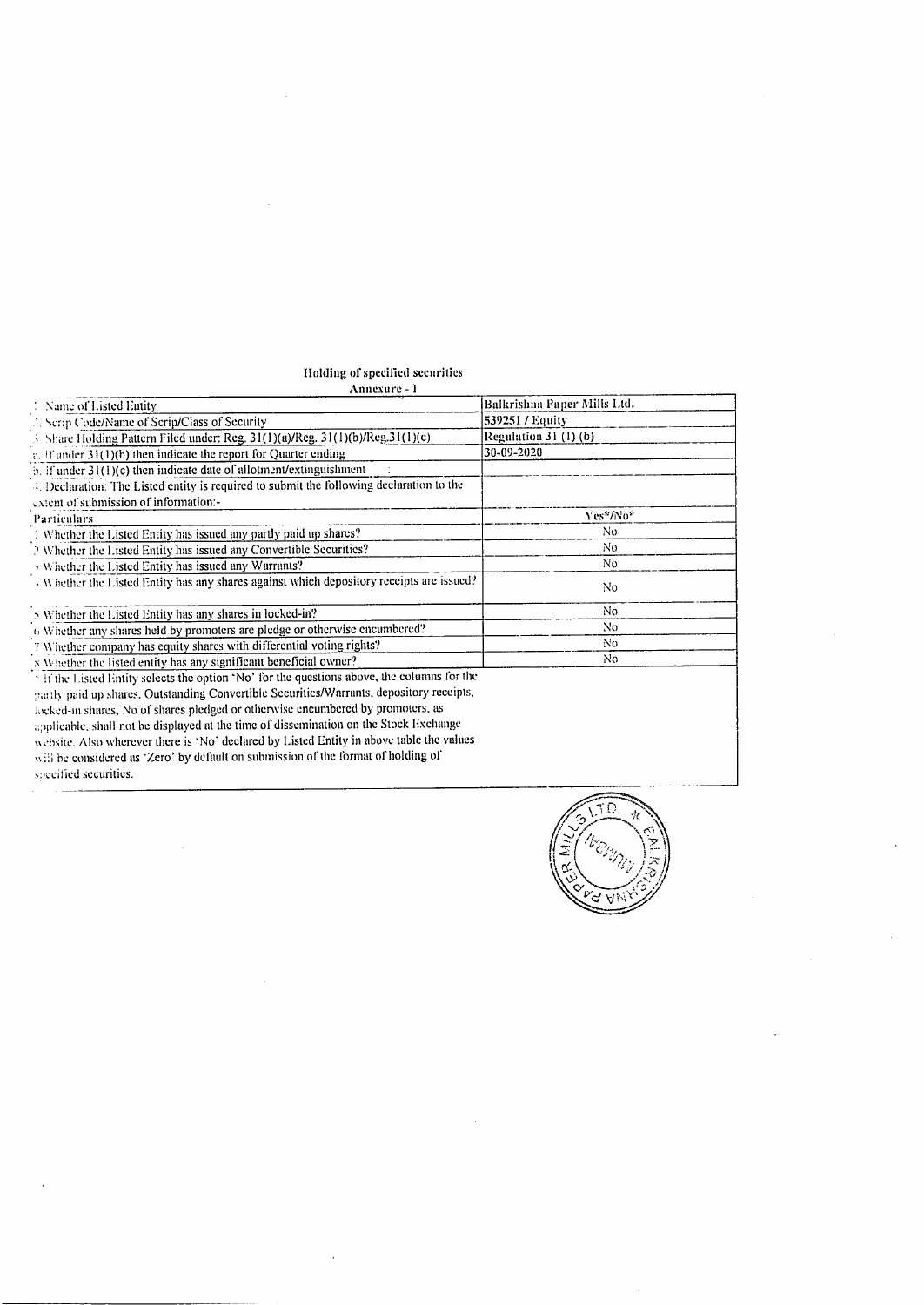|         |              | Name of the Company : |  |
|---------|--------------|-----------------------|--|
|         | Norths Code: |                       |  |
| to emi- |              |                       |  |

 $\label{eq:2.1} \mathcal{L}(\mathcal{L}^{\text{max}}_{\mathcal{L}}(\mathcal{L}^{\text{max}}_{\mathcal{L}})) \leq \mathcal{L}(\mathcal{L}^{\text{max}}_{\mathcal{L}}(\mathcal{L}^{\text{max}}_{\mathcal{L}}))$ 

 $\mathcal{A}^{\mathcal{A}}$ 

Balkrishna Paper Mills Ltd.<br>Equity<br>Ja.09.2020

 $\label{eq:2.1} \mathcal{L}(\mathcal{L}^{\mathcal{L}}_{\mathcal{L}}(\mathcal{L}^{\mathcal{L}}_{\mathcal{L}})) = \mathcal{L}(\mathcal{L}^{\mathcal{L}}_{\mathcal{L}}(\mathcal{L}^{\mathcal{L}}_{\mathcal{L}}))$ 

|            | [Table 1 - Summary Statement holding of specified securities |                                     |                              |                    |                                                                       |                                                                    |                                                           |                                                                                                       |                     |               |                                                                     |                                                     |                                                    |                                                                             |                          |                                                |                                                                    |                                            |                    |
|------------|--------------------------------------------------------------|-------------------------------------|------------------------------|--------------------|-----------------------------------------------------------------------|--------------------------------------------------------------------|-----------------------------------------------------------|-------------------------------------------------------------------------------------------------------|---------------------|---------------|---------------------------------------------------------------------|-----------------------------------------------------|----------------------------------------------------|-----------------------------------------------------------------------------|--------------------------|------------------------------------------------|--------------------------------------------------------------------|--------------------------------------------|--------------------|
|            |                                                              |                                     |                              |                    |                                                                       |                                                                    |                                                           | Shareholding as a 79                                                                                  |                     |               | Number of Voting Rights held in each class of<br>securities<br>43X) |                                                     | No. of Shares<br>Underlying                        | Shareholding , 25 Locked in shares<br>a % assuming<br>iful cancrites of     | Number of<br><b>CVID</b> |                                                | Number of<br>Shares piedged<br>or otherwise<br>encumbered<br>(X11) |                                            | Number of          |
| i Catreory |                                                              | Category of shareholder             | No. of shareholders<br>- A1D | No. of falls       | No of Parily<br>paid up equity   paid-up equity<br>shares held<br>Gʻ) | No. of shares<br>enderlying<br>Depository<br>Recupia<br><b>evn</b> | <b>Total film</b><br>shares beld<br>$4330 -$<br>avery cut | of total no. of shares<br>textendated as per<br><b>SCRR 1957)</b><br><b>AVID</b><br>Availant (A+B+C2) | No of Volker Rights |               |                                                                     | Outstanding<br><b>covertible</b>                    | convertible.<br>securities ( as a<br>percentage of |                                                                             |                          |                                                | $A + 4$                                                            | routry shares<br>held in<br>dematerialized |                    |
| 182        |                                                              | -cD)                                |                              | sharts acid<br>TW1 |                                                                       |                                                                    |                                                           |                                                                                                       | it tan er: X        | Class<br>eg:V | Total                                                               | 'l utal<br>las a Po<br>- uf<br>iuvu<br>$\mathbf{C}$ | secritos<br><b>Garbaline</b><br>Warrantsi<br>AM    | diluted share<br>capital)<br>(XI) = (VII) = (X)<br>As a Seef<br>$(3+11+12)$ | $N_{\rm th}$<br>(4)      | Las a Val<br>of total<br>Shares<br>hrid<br>(b) | Na.<br>$\left\{ a\right\}$                                         | 76.45<br>total<br>Shares<br>held<br>(b)    | form<br><b>GOV</b> |
|            |                                                              | (A) Fromater & Promoter Group       |                              | <b>Manife</b>      |                                                                       |                                                                    | 6304874                                                   | 58.71                                                                                                 | 6304574             |               | 6404874<br>the state.                                               | 58.71                                               |                                                    | 58.71                                                                       |                          |                                                |                                                                    |                                            | 6394373            |
|            | allatinatio                                                  |                                     | 11696                        | 4134970            |                                                                       |                                                                    | 1151976                                                   | 41.29                                                                                                 | 4134970             |               | 1131970                                                             | 42.29                                               |                                                    | 41.29<br>___                                                                |                          |                                                |                                                                    |                                            | 4233666            |
|            |                                                              | (C) Not Promoter-Non-Public         |                              |                    |                                                                       |                                                                    |                                                           |                                                                                                       |                     |               |                                                                     |                                                     |                                                    |                                                                             |                          |                                                |                                                                    |                                            |                    |
|            |                                                              | (C) Shares underlying DRs           |                              |                    |                                                                       |                                                                    |                                                           |                                                                                                       |                     |               |                                                                     |                                                     |                                                    |                                                                             |                          |                                                |                                                                    |                                            |                    |
|            |                                                              | (C2) Shares held by Employee Trusts |                              |                    |                                                                       |                                                                    |                                                           |                                                                                                       |                     |               | $\sim$                                                              |                                                     |                                                    |                                                                             |                          |                                                |                                                                    |                                            |                    |
|            |                                                              | l Tusa                              | 11730                        | 10739814           |                                                                       |                                                                    | 10739944                                                  | 100                                                                                                   | 10739818            |               | 10734811                                                            | 159                                                 |                                                    | 100                                                                         |                          |                                                |                                                                    |                                            | 10591540           |
|            |                                                              |                                     |                              |                    |                                                                       |                                                                    |                                                           |                                                                                                       |                     |               |                                                                     |                                                     |                                                    |                                                                             |                          |                                                |                                                                    |                                            |                    |

 $\mathcal{L}^{\text{max}}_{\text{max}}$  , where  $\mathcal{L}^{\text{max}}_{\text{max}}$ 

 $\label{eq:2.1} \frac{1}{\sqrt{2}}\int_{\mathbb{R}^3}\frac{1}{\sqrt{2}}\left(\frac{1}{\sqrt{2}}\right)^2\frac{1}{\sqrt{2}}\left(\frac{1}{\sqrt{2}}\right)^2\frac{1}{\sqrt{2}}\left(\frac{1}{\sqrt{2}}\right)^2\frac{1}{\sqrt{2}}\left(\frac{1}{\sqrt{2}}\right)^2\frac{1}{\sqrt{2}}\left(\frac{1}{\sqrt{2}}\right)^2\frac{1}{\sqrt{2}}\frac{1}{\sqrt{2}}\frac{1}{\sqrt{2}}\frac{1}{\sqrt{2}}\frac{1}{\sqrt{2}}\frac{1}{\sqrt{2}}$ 



 $\label{eq:2.1} \frac{1}{\sqrt{2}}\int_{0}^{\infty}\frac{1}{\sqrt{2\pi}}\left(\frac{1}{\sqrt{2\pi}}\right)^{2}d\mu\,d\mu\,.$ 

 $\label{eq:2.1} \frac{1}{\sqrt{2}}\int_{0}^{\infty}\frac{1}{\sqrt{2\pi}}\left(\frac{1}{\sqrt{2\pi}}\right)^{2}d\mu\,d\mu\,.$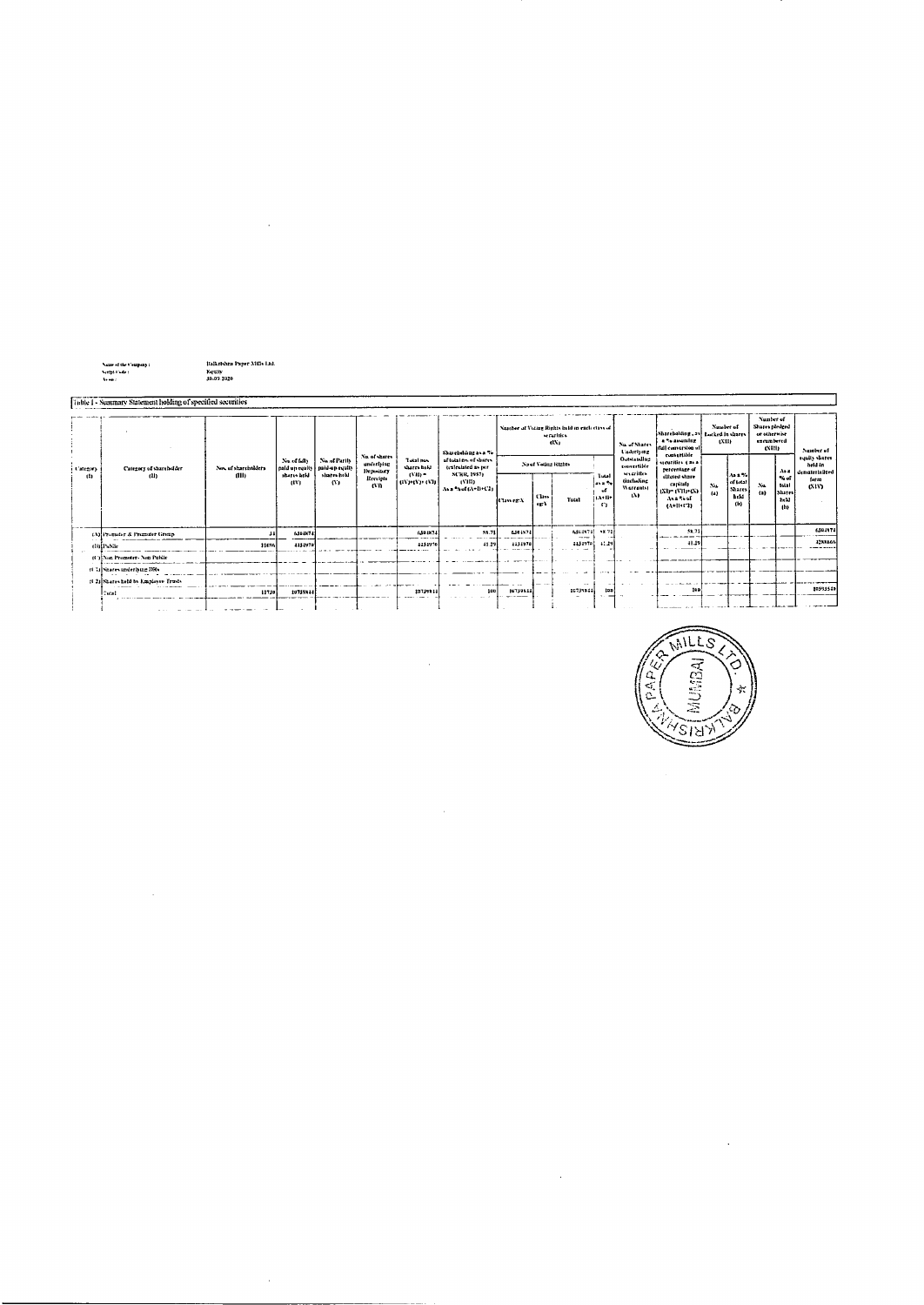|          |                                              |                      | No. of fully                  |                               |                                              |                                   | Sharcholdin                                                       |                        | (IX)                | Number of Voting Rights held in each class of<br>securities |                                                     | No. of Shares                                                     | Sharcholding,<br>as a %<br>assuming full                                                                     |            | Number of Locked in<br>shares<br>$\alpha_{\rm H}$              |                | <b>Number of Shares</b><br>pledged or otherwise<br>encumbered<br>(XIII) | Number of                               |
|----------|----------------------------------------------|----------------------|-------------------------------|-------------------------------|----------------------------------------------|-----------------------------------|-------------------------------------------------------------------|------------------------|---------------------|-------------------------------------------------------------|-----------------------------------------------------|-------------------------------------------------------------------|--------------------------------------------------------------------------------------------------------------|------------|----------------------------------------------------------------|----------------|-------------------------------------------------------------------------|-----------------------------------------|
|          | Category & Name of the                       | No. of               | paid up                       | Partly paid-                  | Nus of<br>shares                             | Total nos.                        | r. %<br>calculated                                                |                        | No of Voting Rights |                                                             |                                                     | Underlying<br>Outstanding                                         | conversion of<br>convertible                                                                                 |            |                                                                |                |                                                                         | coulty<br>shares held                   |
|          | Shareholders<br>$\bf{d}$                     | shareholder<br>(III) | equity<br>shares held<br>(IV) | up equity<br>shares held<br>М | underlying<br>Depository<br>Receipts<br>(VI) | shares held<br>$NII =$<br>IV+V+VD | as per<br><b>SCRR, 1957</b><br>Asa Zof<br>$(A+ B + C2)$<br>(VIII) | Class X                | ClassY              | Total                                                       | Total as a<br>% of Total<br><b>Voting</b><br>rights | convertible<br>securities<br>fincluding<br><b>Warranto</b><br>(X) | securities ( us u<br>percentage of<br>diluted share<br>capital)<br>$(Xi) =$<br>(VII)+(X) as a<br>% of A+B+C2 | Nn.<br>(n) | As a % of<br>total Shares<br>held<br>$\boldsymbol{\mathsf{b}}$ | Nu.<br>$\{n\}$ | Asu%of<br>total shares<br>held<br>$(u)$                                 | in.<br>dematerializ<br>ed torm<br>(NIV) |
| $\sim 1$ | Indian<br>tadividual Aliadu                  |                      |                               |                               |                                              |                                   |                                                                   |                        |                     |                                                             |                                                     |                                                                   |                                                                                                              |            |                                                                |                |                                                                         |                                         |
| (2)      | undivided Fumily                             | 20                   | 6267755                       |                               |                                              | 6267755                           | 58.36                                                             | 6267755                |                     | 6267755                                                     | 58.36                                               |                                                                   | 58.36                                                                                                        |            |                                                                |                |                                                                         | 6267755                                 |
|          | ARVINDKUMAR<br>MAHABIRPRASAD                 |                      | 10                            |                               |                                              | ŢВ                                |                                                                   | ш                      |                     | 10)                                                         | 0.00                                                |                                                                   |                                                                                                              |            |                                                                |                |                                                                         | 10                                      |
|          | ірополк<br>KHUSHBOO RAJIV                    |                      |                               |                               |                                              |                                   |                                                                   |                        |                     |                                                             |                                                     |                                                                   |                                                                                                              |            |                                                                |                | $\sim$ $\sim$                                                           | 10                                      |
|          | PODDAR<br>RISHABH                            |                      | 11                            |                               |                                              | 10                                |                                                                   | -11                    |                     | 10                                                          | 0.00                                                |                                                                   |                                                                                                              |            |                                                                |                |                                                                         |                                         |
|          | <b>ISURESHKUMAR</b>                          |                      | Ħ                             |                               |                                              | -10                               |                                                                   | 10                     |                     | 40)                                                         | 0, 01                                               |                                                                   |                                                                                                              |            |                                                                |                |                                                                         | to:                                     |
|          | PODDAR<br>SHYAMLATA                          |                      |                               |                               |                                              |                                   |                                                                   |                        |                     |                                                             |                                                     |                                                                   |                                                                                                              |            |                                                                |                |                                                                         |                                         |
|          | SURESHKUMAR<br>PODDAR                        |                      | ŧп                            |                               |                                              | nu:                               |                                                                   | 10 <sub>1</sub>        |                     | $\mathbf{H}$                                                | 0.03                                                |                                                                   |                                                                                                              |            |                                                                |                |                                                                         | 19                                      |
|          | VIJAYLAXM<br><b>ARVINDKUMAR</b>              |                      |                               |                               |                                              | toj                               |                                                                   | 10 <sub>1</sub>        |                     | $10\,$                                                      | 0.00                                                |                                                                   |                                                                                                              |            |                                                                |                |                                                                         | т                                       |
|          | PODDAR                                       |                      |                               |                               |                                              |                                   |                                                                   |                        |                     |                                                             |                                                     |                                                                   |                                                                                                              |            |                                                                |                |                                                                         |                                         |
|          | <b>ABHISHEK S PODDAR</b>                     |                      | 11                            |                               |                                              | ប                                 |                                                                   | 11 <sub>1</sub>        |                     | 11                                                          | 0.00                                                |                                                                   |                                                                                                              |            |                                                                |                |                                                                         | $\blacksquare$                          |
|          | HARSHIT SHRIKISHAN<br>PODDAR                 |                      | 11                            |                               |                                              | $\mathbf{11}$                     |                                                                   | 11                     |                     | 11                                                          | 0.00                                                |                                                                   |                                                                                                              |            |                                                                |                |                                                                         | $\mathbf{H}$                            |
|          | RAJIV ARVIND KUMAR<br>PODDAR                 |                      | 20                            |                               |                                              | 20                                |                                                                   | -20                    |                     | 20                                                          | 0.00                                                |                                                                   | ø                                                                                                            |            |                                                                |                |                                                                         | 20                                      |
|          | GITADEVI<br>DHARAPRASAD<br>PODDAR            |                      | 1168                          |                               |                                              | 1168                              | 0.01                                                              | 1168                   |                     | 1168                                                        | 0.01                                                |                                                                   | 0.01                                                                                                         |            |                                                                |                |                                                                         | 1168                                    |
|          | PAWANKUMAR<br>DHARAPRASAD<br>PODDAR          |                      | 164312                        |                               |                                              | 164312                            | 1.53                                                              | 164312                 |                     | 164312                                                      | 1.53                                                |                                                                   | 1.53<br>$\sim$                                                                                               |            |                                                                |                |                                                                         | 161312                                  |
|          | MADHUDEVI<br>PAWANKUMAR<br>PODDAR            |                      | 265314                        |                               |                                              | 265314                            | 2.47                                                              | 26531                  |                     | 265314                                                      | 2.47                                                |                                                                   | 2.47                                                                                                         |            |                                                                |                |                                                                         | 265314                                  |
|          | ANKIT PODDAR                                 |                      | 530626                        |                               |                                              | 530626                            | $-4.9+$                                                           | 530626                 |                     | 530626                                                      | 4.94                                                |                                                                   | 4.94                                                                                                         |            |                                                                |                |                                                                         | 530626                                  |
|          | ANURAG<br>PAWANKUMAR<br>PODDAR               |                      | 530626                        |                               |                                              | 530626                            | 4,94                                                              | 530626                 |                     | 530626                                                      | 4.94                                                |                                                                   | 4.94                                                                                                         |            |                                                                |                |                                                                         | 530626                                  |
|          | AVNISH PODDAR                                |                      | 530626                        |                               |                                              | 530626                            | $-4.74$                                                           | 530626                 |                     | 530626                                                      | 4.94                                                |                                                                   | $-1.94$<br>$-1$                                                                                              |            |                                                                |                |                                                                         | 530626                                  |
|          | <b>GAURAV PRAMOD</b><br>PODDAR:              |                      | 530626                        |                               |                                              | 530626                            | 4, 9.1                                                            | 530626                 |                     | 5306265                                                     | 4.94                                                |                                                                   | $-1,94$                                                                                                      |            |                                                                |                |                                                                         | 530626                                  |
|          | <b>SANGEETA</b><br>PRAMODKUMAR<br>PODDAR     |                      | 530628                        |                               |                                              | 530628                            | 4.94                                                              | $\sim 10$ km<br>530628 |                     | 530628                                                      | 1,94                                                |                                                                   | $\cdots$<br>$-9.4$                                                                                           |            |                                                                |                |                                                                         | 530628                                  |
|          | ÍSHRIKISHAN<br><b>IDHARAPRASAD</b><br>PODDAR |                      | 795929                        | $\mathbf n$                   |                                              | 795929                            | 7.41                                                              | 795929                 |                     | 795929                                                      | 7.41                                                |                                                                   | $7 - 1$                                                                                                      |            |                                                                |                |                                                                         | 795929                                  |
|          | VIBHADEVI<br>SHRIKISHAN PODDAR               |                      | 795929                        |                               |                                              | 795929                            | 7.41                                                              | 795929                 |                     | 795929                                                      | 7, 41                                               |                                                                   | 7.41                                                                                                         |            |                                                                |                |                                                                         | 795929                                  |

### $\lim_{\delta\to 0} \mathbb{E}^{\mathbb{P}}$  . Statement showing shareholding pattern of the Promoter and Promoter Group

 $\hat{\boldsymbol{\beta}}$ 



 $\sim$ 

 $\mathcal{L}^{\text{max}}_{\text{max}}$  and  $\mathcal{L}^{\text{max}}_{\text{max}}$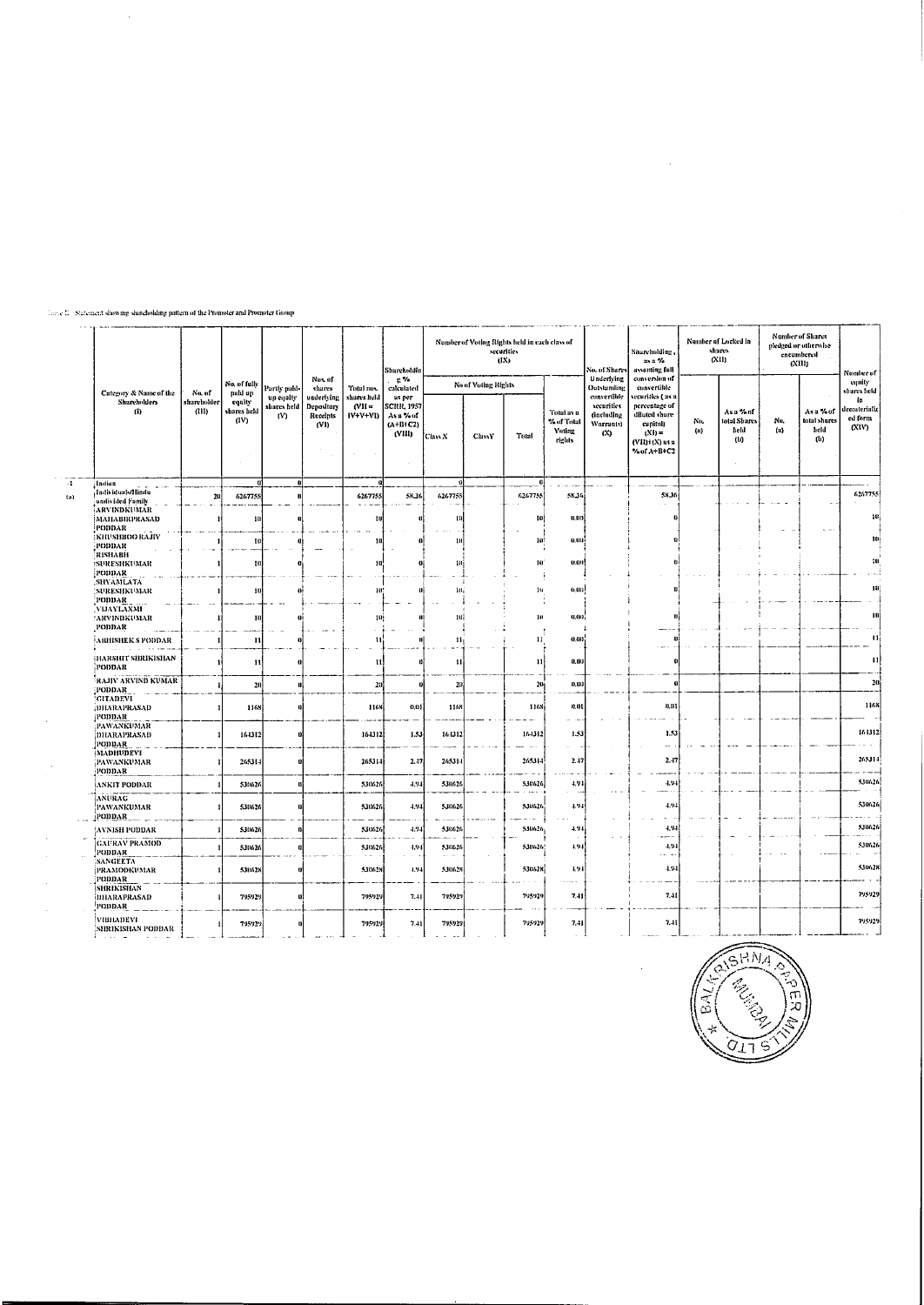| RAMESHKUMAR<br>DHARAPRASAD                                                                                                                                                                                                     |      | 795939              |  | 795939  | 7.41   | 795939                 |    | 795939          | 7.41                             | 7.41                  |  |  | 7959391         |
|--------------------------------------------------------------------------------------------------------------------------------------------------------------------------------------------------------------------------------|------|---------------------|--|---------|--------|------------------------|----|-----------------|----------------------------------|-----------------------|--|--|-----------------|
| <b>PODDAR</b><br>ASHADEVI                                                                                                                                                                                                      |      |                     |  |         |        |                        |    |                 |                                  |                       |  |  |                 |
| <b>RAMESHKUMAR</b><br>РОВВАК                                                                                                                                                                                                   |      | 795940              |  | 795940  | 7.11   | 7959401                |    | 775930          | 7.41                             | 7.11<br>$\sim$ $\sim$ |  |  | 795910          |
| Central Government/State                                                                                                                                                                                                       |      |                     |  | m       |        |                        |    | ü               |                                  |                       |  |  |                 |
| :Government(s)<br>Financial Institutions/                                                                                                                                                                                      |      |                     |  |         |        |                        |    |                 |                                  |                       |  |  |                 |
| i Banks                                                                                                                                                                                                                        |      |                     |  | D.      |        |                        |    |                 |                                  |                       |  |  |                 |
| Any Other (specify)<br><b>SPINVESTRADE</b>                                                                                                                                                                                     |      | $\overline{3711}$ 9 |  | 37119   | 0.35   | 37119                  |    | 37119           | 0.35                             | 0.35                  |  |  | 37119           |
| (INDIA) LIMITED                                                                                                                                                                                                                |      |                     |  |         |        |                        |    |                 | 0.00<br>$\overline{\phantom{a}}$ |                       |  |  |                 |
| <b>SANCHNA TRADING &amp;</b>                                                                                                                                                                                                   |      |                     |  |         |        |                        |    |                 | 0,00                             |                       |  |  |                 |
| FIN. LTD.<br><b>BALGOPAL HOLDING &amp;</b><br>TRADERS LTD                                                                                                                                                                      |      |                     |  |         |        |                        |    |                 | 0.00                             |                       |  |  |                 |
| PODDAR BROTHERS<br><b>INVESTMENT PRIVATE</b>                                                                                                                                                                                   |      |                     |  |         |        |                        |    |                 | 0,00                             |                       |  |  |                 |
| S P FINANCE AND<br><b>TRADING LTD</b>                                                                                                                                                                                          |      |                     |  |         |        |                        |    |                 | 0.00                             |                       |  |  |                 |
| VISHAL FURNISHINGS<br>¦LTD.                                                                                                                                                                                                    |      |                     |  |         |        |                        |    |                 | $\sim$ 100<br>0.00               |                       |  |  |                 |
| <b>AKP ENTERPRISES LLP</b><br><b>COMMON</b>                                                                                                                                                                                    |      | 10                  |  | 10      |        | 14                     |    | 10i<br>- 1      | 0.00                             |                       |  |  | m               |
| :RAP ENTERPRISES LLP<br><b>Contract Advised Services</b>                                                                                                                                                                       |      | 10                  |  | u       |        | -10)                   |    | W.              | 0,001                            |                       |  |  | 10              |
| <b>TMP ENTERPRISES LLP</b><br>A residence of the state and                                                                                                                                                                     |      | 10                  |  | w       |        | 10)<br>$\rightarrow$   |    | 10 <sup>6</sup> | 0.00                             |                       |  |  | ш               |
| <b>DPP ENTERPRISES LLP</b><br>$\alpha$ . The mass of $\alpha$                                                                                                                                                                  |      | 13 <sup>1</sup>     |  | w       |        | 13 <sup>1</sup>        |    | 13'             | 0.00                             |                       |  |  | 13              |
| HSP ENTERPRISES LLP<br>$\alpha$ , and $\alpha$ and $\alpha$ .                                                                                                                                                                  |      | 13                  |  | 13      |        | 13                     |    | 13.             | -0,09                            |                       |  |  | 13 <sub>1</sub> |
| PKP ENTERPRISES LLP                                                                                                                                                                                                            |      | 13 <sup>1</sup>     |  | 131     |        | 13 <sup>1</sup><br>. . |    | 13 <sup>°</sup> | 0.00                             |                       |  |  | 13              |
| <b>!VKP ENTERPRISES LLP</b>                                                                                                                                                                                                    |      | 13                  |  | н       |        | IJ,                    | т. | 13,             | 0.001                            |                       |  |  | 13              |
| <b>GPP ENTERPRISES LLP</b>                                                                                                                                                                                                     |      | 37011               |  | 37011   | 0, 3.1 | 37011                  |    | 37011           | 0.31                             | 0.34                  |  |  | 37011           |
|                                                                                                                                                                                                                                | 31   | 6301874             |  | 6304874 | 58.71  | 6304874                |    | 6304874         | 58.71                            | 58.71                 |  |  | 6304874         |
| , Fareign,<br>Individuals (NonResident<br>: Individuals/Foreign                                                                                                                                                                |      |                     |  |         |        |                        |    |                 |                                  |                       |  |  |                 |
| (Individuals)                                                                                                                                                                                                                  |      |                     |  |         |        |                        |    |                 |                                  |                       |  |  |                 |
| Government<br>Institutions                                                                                                                                                                                                     |      |                     |  |         |        |                        |    |                 |                                  |                       |  |  |                 |
| Foreign Portfolio Investor<br>Any Other (specify)                                                                                                                                                                              |      |                     |  |         |        |                        |    |                 |                                  |                       |  |  |                 |
|                                                                                                                                                                                                                                |      |                     |  |         |        |                        |    | $_{\rm n}$      |                                  |                       |  |  |                 |
|                                                                                                                                                                                                                                |      |                     |  |         |        |                        |    |                 |                                  |                       |  |  |                 |
|                                                                                                                                                                                                                                | $3-$ | 6304874             |  | 6304874 | 58.71  | 6304874                |    | 6304874         | 55.71                            | 58.71                 |  |  | 6301874         |
|                                                                                                                                                                                                                                |      |                     |  |         |        |                        |    |                 |                                  |                       |  |  |                 |
| Details of Shares which remain unclaimed may be given hear along with details such as number of shareholders, outstanding shares held in demat/anclaimed saspense account, voting rights which are frozen etc. Note: (1) PAN w |      |                     |  |         |        |                        |    |                 |                                  |                       |  |  |                 |

 $\bar{z}$ 

 $\ddot{\phantom{a}}$ 



 $\bar{\beta}$ 

 $\begin{array}{c} \textbf{S}_{\text{eff}}\textbf{D}\text{ Tordi} \\ \textbf{fAlg} \textbf{D} \\ \textbf{2} \end{array}$ 

 $\langle \omega \rangle$ 

 $\hat{\boldsymbol{\beta}}$ 

 $\sim$ 

 $\overline{a}$ 

(b)<br>(c)<br>(d)<br>(c)<br> $\frac{1}{2}$ <br>Sub Total  $\frac{1}{2}$ Sub-Total<br>
(A)(2)<br>
Iotal<br>
Ionter and Promoter<br>
and Promoter<br>
(A)(3)(A)(2)<br>
(2)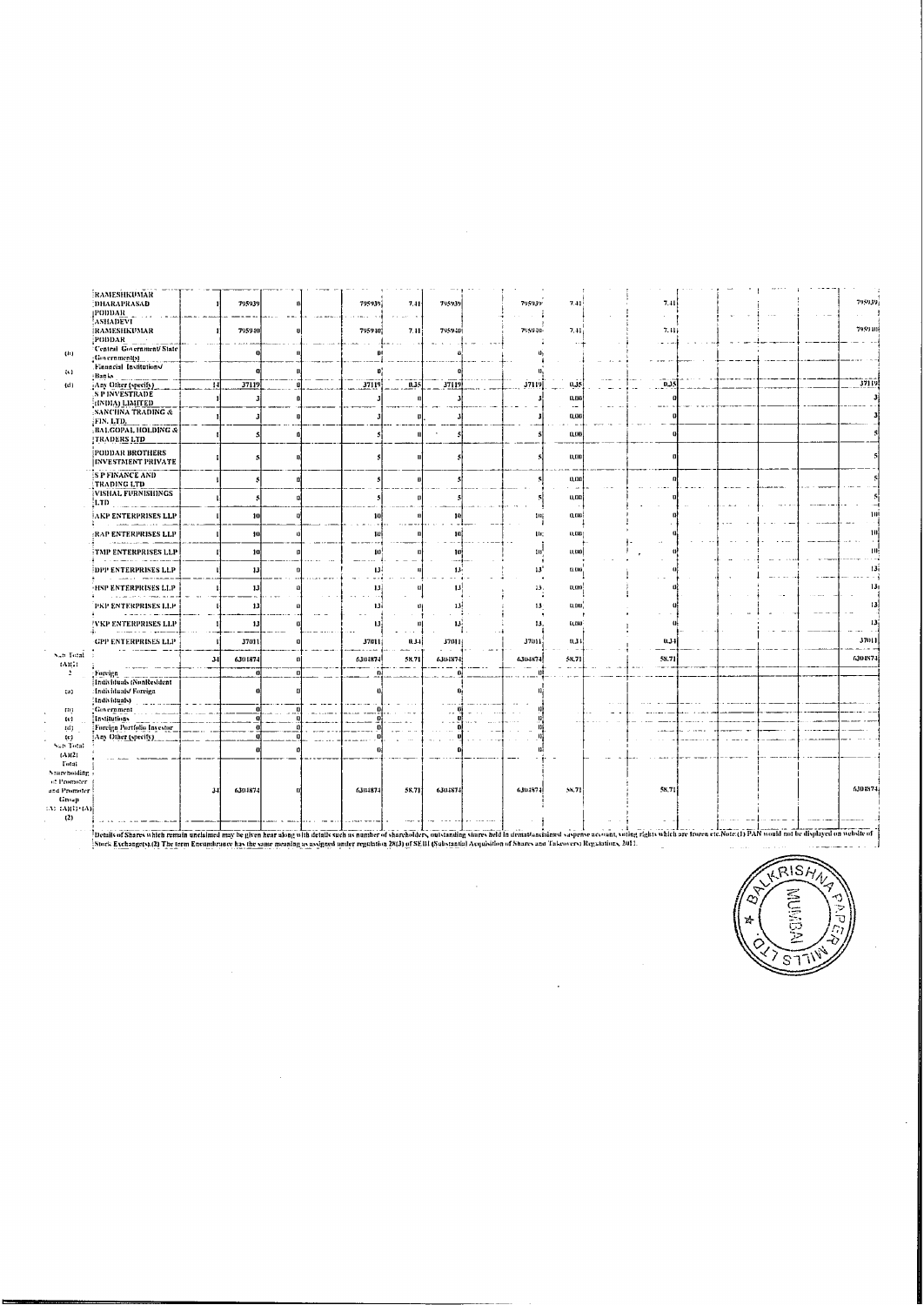#### $\langle \cdot, \cdot \rangle_{\mathcal{C}}$   $\mathbb{M}^{\ast}_{\mathcal{C}}$  . Statement showing shareholding pattern of the Public shareholder

|                                              |                                                                                                                                                                                                                                |                                |                                  |                                      | Nos. of                                              |                                           | Sharchol<br>ding %                                                                       |              |                     | Number of Voting Rights held in each class of<br>securities<br>(IX) |                                                | Na, of Simty                                               | <b>Shareholding</b><br>. as a %<br>assumine full                                                                              | Number of Locker<br>in shares<br>(XII) |                                                  | <b>Number of Shares</b><br>niedzed or otherwise<br>encumbered<br>(X111) |                                             |                                            |
|----------------------------------------------|--------------------------------------------------------------------------------------------------------------------------------------------------------------------------------------------------------------------------------|--------------------------------|----------------------------------|--------------------------------------|------------------------------------------------------|-------------------------------------------|------------------------------------------------------------------------------------------|--------------|---------------------|---------------------------------------------------------------------|------------------------------------------------|------------------------------------------------------------|-------------------------------------------------------------------------------------------------------------------------------|----------------------------------------|--------------------------------------------------|-------------------------------------------------------------------------|---------------------------------------------|--------------------------------------------|
|                                              |                                                                                                                                                                                                                                |                                | No, of fully paid                | Parth<br>pald-up                     | shares                                               | Total nos.                                | calculate<br>d as per                                                                    |              | No of Voting Rights |                                                                     |                                                | Underlying<br>Outstanding                                  | de dolcrator<br>convertible                                                                                                   |                                        |                                                  |                                                                         |                                             | Number of<br>equity shares                 |
|                                              | Category & Name of the Shareholders<br>(1)                                                                                                                                                                                     | No. of<br>shareholder<br>(III) | up equity<br>shares held<br>(IV) | equity<br>shares<br>held<br>$^{(V)}$ | underlyl<br>m<br>Deposito<br>ry.<br>Receipts<br>(VI) | shares held<br>$\alpha$ u-<br>$1V+V+V$ 1) | SCRR.<br>1957<br>As 11.<br>$\alpha$<br>$(A) \cdot B \cdot C$ Class X<br>$^{2}$<br>(VIII) |              | <b>ClassY</b>       | Total                                                               | Total as<br>a %of<br>Total<br>Voting<br>rigues | convertible<br>vecurities<br>theloding<br>Warrunts)<br>(X) | securitles ( as<br>a nerventage<br>of diluted<br>diare capital)<br>$(N!)$ -<br>(VII)+(X) av a<br>% of<br>$A \cdot B \cdot C2$ | No.<br>(u)                             | As a<br>$%$ of<br>total<br>Share:<br>hekl<br>(1) | No.<br>(a)                                                              | As a %<br>of total<br>shares<br>held<br>(1) | held in<br>dematerialized<br>form<br>(X1Y) |
| - 1                                          | Institutions                                                                                                                                                                                                                   |                                |                                  |                                      |                                                      |                                           |                                                                                          | $\mathbf{u}$ |                     |                                                                     |                                                |                                                            |                                                                                                                               |                                        |                                                  |                                                                         |                                             |                                            |
| (u)                                          | Mutual Funds                                                                                                                                                                                                                   |                                |                                  |                                      |                                                      |                                           |                                                                                          |              |                     |                                                                     |                                                |                                                            |                                                                                                                               |                                        |                                                  |                                                                         |                                             |                                            |
| (1)                                          | Venture Capital Funds                                                                                                                                                                                                          |                                |                                  |                                      |                                                      |                                           |                                                                                          |              |                     |                                                                     |                                                |                                                            |                                                                                                                               |                                        |                                                  |                                                                         |                                             |                                            |
| (c)                                          | Alternate Investment Funds                                                                                                                                                                                                     |                                |                                  |                                      |                                                      |                                           |                                                                                          |              |                     |                                                                     |                                                |                                                            |                                                                                                                               |                                        |                                                  |                                                                         |                                             |                                            |
| 44                                           | Foreign Venture Capital Investors                                                                                                                                                                                              |                                |                                  |                                      |                                                      |                                           |                                                                                          |              |                     |                                                                     |                                                |                                                            |                                                                                                                               |                                        |                                                  |                                                                         |                                             |                                            |
| (v)                                          | Foreign Portfolio Investors                                                                                                                                                                                                    |                                |                                  |                                      |                                                      |                                           |                                                                                          |              |                     |                                                                     |                                                |                                                            |                                                                                                                               |                                        |                                                  |                                                                         |                                             |                                            |
| $\{2\}$                                      | (Financial Institutions/Banks                                                                                                                                                                                                  |                                | 27                               |                                      |                                                      |                                           |                                                                                          | 27           |                     | 27                                                                  |                                                |                                                            |                                                                                                                               |                                        |                                                  |                                                                         |                                             | 27                                         |
| (g)                                          | Hasurance Companies                                                                                                                                                                                                            |                                |                                  |                                      |                                                      |                                           |                                                                                          |              |                     |                                                                     |                                                |                                                            |                                                                                                                               |                                        |                                                  |                                                                         |                                             |                                            |
| m                                            | Provident Funds' Pension Funds                                                                                                                                                                                                 |                                |                                  |                                      |                                                      |                                           |                                                                                          |              |                     |                                                                     |                                                |                                                            |                                                                                                                               |                                        |                                                  |                                                                         |                                             |                                            |
| ti)                                          | Am Other (specify)                                                                                                                                                                                                             |                                |                                  |                                      |                                                      |                                           |                                                                                          |              |                     |                                                                     |                                                |                                                            |                                                                                                                               |                                        |                                                  |                                                                         |                                             |                                            |
| Sub Total (B)(1)                             |                                                                                                                                                                                                                                |                                | 27                               |                                      |                                                      |                                           |                                                                                          |              |                     | יי                                                                  |                                                |                                                            |                                                                                                                               |                                        |                                                  |                                                                         |                                             |                                            |
| $\overline{z}$                               | Central Government/ State                                                                                                                                                                                                      |                                |                                  |                                      |                                                      |                                           |                                                                                          |              |                     |                                                                     |                                                |                                                            |                                                                                                                               |                                        |                                                  |                                                                         |                                             |                                            |
|                                              | Government(s)/ President of India                                                                                                                                                                                              |                                |                                  |                                      |                                                      |                                           |                                                                                          |              |                     |                                                                     |                                                |                                                            |                                                                                                                               |                                        |                                                  |                                                                         |                                             |                                            |
| Sub-Total (B)(2)                             |                                                                                                                                                                                                                                |                                |                                  |                                      |                                                      |                                           |                                                                                          |              |                     |                                                                     |                                                |                                                            |                                                                                                                               |                                        |                                                  |                                                                         |                                             |                                            |
| 3                                            | Non-institutions                                                                                                                                                                                                               |                                |                                  |                                      |                                                      |                                           |                                                                                          |              |                     |                                                                     |                                                |                                                            |                                                                                                                               |                                        |                                                  |                                                                         |                                             |                                            |
| (util)                                       | İndividual -<br>i. Individual shareholders holding<br>mondad share capital up to Rs. 2 lakhs.                                                                                                                                  | 10980                          | 3177207                          |                                      |                                                      | 3177207                                   | 29.58                                                                                    | 3177207      |                     | 3177207                                                             | 29.5%                                          |                                                            | 29.58                                                                                                                         |                                        |                                                  |                                                                         |                                             | 3031069                                    |
| (of life)                                    | Individuals -<br>(ii, Individual shareholders holding)<br>(nominal share capital in excess of Rs. 2                                                                                                                            | 1.4                            | 540866                           |                                      |                                                      | 540366                                    | 5.04                                                                                     | 540866       |                     | 540366                                                              | 5.9.                                           |                                                            | 5.04                                                                                                                          |                                        |                                                  |                                                                         |                                             | 540866                                     |
|                                              | <b>Sakhs</b><br><b>KISHAN GOPAL MOHTA</b>                                                                                                                                                                                      |                                | 110400                           |                                      |                                                      | 110400                                    | 1.03                                                                                     | 110400       |                     | 110400                                                              | 1,031                                          |                                                            | 1.03                                                                                                                          |                                        |                                                  |                                                                         |                                             | 110400                                     |
|                                              | NBFCs registered with RBI                                                                                                                                                                                                      |                                | 30                               |                                      |                                                      |                                           |                                                                                          | -311         |                     | 3u                                                                  |                                                |                                                            |                                                                                                                               |                                        |                                                  |                                                                         |                                             | 30                                         |
| (3)                                          | Employee Trusts                                                                                                                                                                                                                |                                |                                  |                                      |                                                      |                                           |                                                                                          |              |                     |                                                                     |                                                |                                                            |                                                                                                                               |                                        |                                                  |                                                                         |                                             |                                            |
| $\left(\mathbf{r}\right)$<br>(44)            | (Overseas Depositories (bolding DRs)                                                                                                                                                                                           |                                |                                  |                                      |                                                      |                                           |                                                                                          |              |                     |                                                                     |                                                |                                                            |                                                                                                                               |                                        |                                                  |                                                                         |                                             |                                            |
|                                              | (balancing figure)                                                                                                                                                                                                             |                                |                                  |                                      |                                                      |                                           |                                                                                          |              |                     |                                                                     |                                                |                                                            |                                                                                                                               |                                        |                                                  |                                                                         |                                             |                                            |
| (r)                                          | Any Other (specify)                                                                                                                                                                                                            | 70D                            | 716840                           |                                      |                                                      | 716840                                    | 1.67                                                                                     | 716840       |                     | 716340                                                              | 6.67                                           |                                                            |                                                                                                                               |                                        |                                                  |                                                                         |                                             | 716674                                     |
|                                              | Clearing Members                                                                                                                                                                                                               | 40                             | -1175-                           |                                      |                                                      | 41751                                     | 0.39                                                                                     | 41754        |                     | 41754                                                               | 0.39                                           |                                                            | 0.39                                                                                                                          |                                        |                                                  |                                                                         |                                             | 41754                                      |
|                                              | Non-Resident Indian (NRI)                                                                                                                                                                                                      | 218                            | 48613                            |                                      |                                                      | 48617                                     | 0.15                                                                                     | 48617        |                     | 88617                                                               | 0.45                                           |                                                            | 0.45                                                                                                                          |                                        |                                                  |                                                                         |                                             | 48617                                      |
|                                              | шт                                                                                                                                                                                                                             | 312                            | 250354                           |                                      |                                                      | 250354                                    | 2.33                                                                                     | 250354       |                     | 250354                                                              | $\frac{2.33}{3.5}$                             |                                                            | 2.33                                                                                                                          |                                        |                                                  |                                                                         |                                             | 250271                                     |
|                                              | <b>Bodies Corporate</b>                                                                                                                                                                                                        | 130                            | 376115                           |                                      |                                                      | 376115                                    | 3.5                                                                                      | 376115       |                     | 376115                                                              |                                                |                                                            | 3.5                                                                                                                           |                                        |                                                  |                                                                         |                                             | 376032                                     |
| Nets Total (BR3)                             |                                                                                                                                                                                                                                | 11695                          | 4434943                          | <b>u</b>                             |                                                      | 4434943                                   | 41.29                                                                                    | 4434943      |                     | 4434943                                                             | 41.29                                          |                                                            | 41.29                                                                                                                         |                                        |                                                  |                                                                         |                                             | 4288639                                    |
| Total Public                                 |                                                                                                                                                                                                                                |                                |                                  |                                      |                                                      |                                           |                                                                                          |              |                     |                                                                     |                                                |                                                            |                                                                                                                               |                                        |                                                  |                                                                         |                                             |                                            |
| Snarcholding<br>(B) (B)(1) (B)(2) (<br>8113) |                                                                                                                                                                                                                                | 11696                          | 4434970                          |                                      |                                                      | 4434970                                   | 41.29                                                                                    | 4434970      |                     | 14349701                                                            | 41.29                                          |                                                            | 41.29                                                                                                                         |                                        |                                                  |                                                                         |                                             | 4288666                                    |
|                                              | Details of the shareholders acting as persons in Concert including their Shareholding (No. and %):Details of Shares which remain unclaimed may be given hear along with details such as number of shareholders, outstanding sh |                                |                                  |                                      |                                                      |                                           |                                                                                          |              |                     |                                                                     |                                                |                                                            |                                                                                                                               |                                        |                                                  |                                                                         |                                             |                                            |
|                                              |                                                                                                                                                                                                                                |                                |                                  |                                      |                                                      |                                           |                                                                                          |              |                     |                                                                     |                                                |                                                            |                                                                                                                               |                                        |                                                  |                                                                         |                                             |                                            |

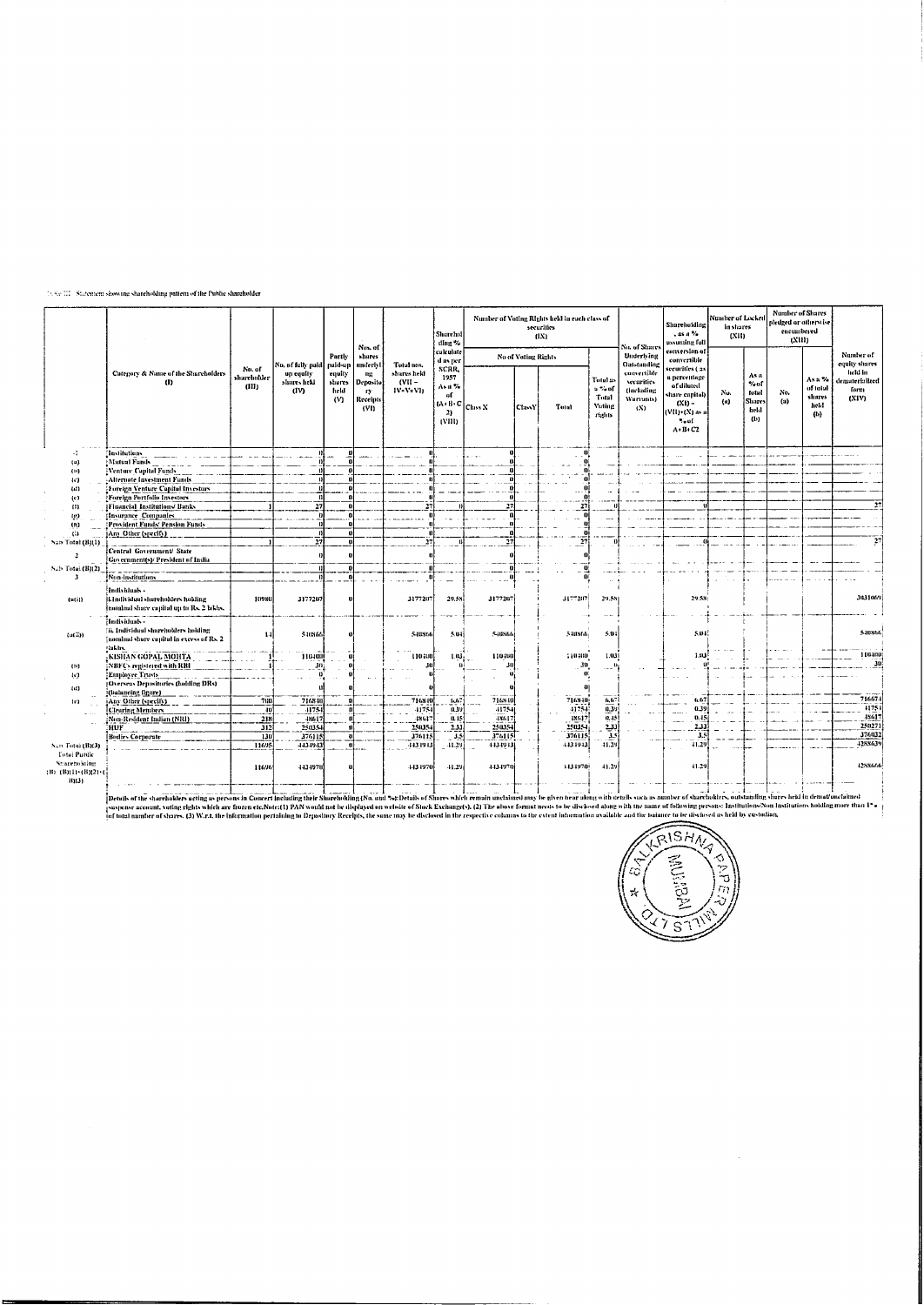$\mathbb{T} \mathbb{Z} \mathbb{N}_0$  Statement showing shareholding pattern of the Non-Promoter- Non-Public shareholder

 $\mathcal{L}^{\text{max}}_{\text{max}}$  and  $\mathcal{L}^{\text{max}}_{\text{max}}$ 

|                            |                                                                                                              |                                |                                                                                                                                                                                                                        |                                 |                                             |                                           | Sharch<br>olding<br>%<br>calculat                               |                   | Number of Voting Rights held in each class<br>of securities<br>(1X)                                           |                                                        | No. of<br><b>Shares</b><br>Underlyin                                            | Shareholding Number of Locked<br>.usu%<br>assumine full<br>conversion of                                | in shares<br>(X11) |                                                |                               | Number of<br><b>Shares</b><br>pledged or<br>otherwise<br>encumbered |                                            |
|----------------------------|--------------------------------------------------------------------------------------------------------------|--------------------------------|------------------------------------------------------------------------------------------------------------------------------------------------------------------------------------------------------------------------|---------------------------------|---------------------------------------------|-------------------------------------------|-----------------------------------------------------------------|-------------------|---------------------------------------------------------------------------------------------------------------|--------------------------------------------------------|---------------------------------------------------------------------------------|---------------------------------------------------------------------------------------------------------|--------------------|------------------------------------------------|-------------------------------|---------------------------------------------------------------------|--------------------------------------------|
|                            | Category & Name                                                                                              |                                | No. of fully paid                                                                                                                                                                                                      | Parily<br>paid-up               | Nos. of<br>shares                           | Total nos.                                | ed as-                                                          |                   | No of Voting Rights                                                                                           |                                                        | R.                                                                              | convertible<br>securities ( as                                                                          |                    |                                                |                               |                                                                     | Number of<br>equity shares                 |
|                            | of the<br><b>Shareholders</b><br>(1)                                                                         | No. of<br>shareholder<br>(III) | up equity<br>shares held<br>(IV)                                                                                                                                                                                       | equity<br>shares<br>beld<br>(V) | underlying<br>Depository<br>Receipts<br>(V) | shares held<br>N <sub>H</sub><br>IV+V+VI) | per<br>SCRR.<br>1957<br>As a %<br>of<br>$(A+B)$<br>C2<br>(VIII) | Class X   Class Y | Total                                                                                                         | Tutal as<br>a % of<br>Total<br><b>Voting</b><br>rights | Outstandi<br>02<br>eonvertibl<br>e securities<br>(including<br>Warrants)<br>(X) | a percentage<br>of diluted<br>share<br>capital)<br>$(X1) =$<br>$(V11)+(X)$ as<br>a % of<br>$A + B + C2$ | Na.<br>(n)         | Asa %<br>of total<br>Shares<br>held<br>$\{b\}$ | $N_{th}$<br>$\left( n\right)$ | Asu%<br>of total<br>shares<br>held<br>(b)                           | held in<br>dematerialized<br>form<br>(XIV) |
|                            | Custodian/DR<br>Holder<br>Name of DR<br>(a) Holder (if                                                       |                                |                                                                                                                                                                                                                        |                                 |                                             |                                           |                                                                 |                   |                                                                                                               |                                                        |                                                                                 |                                                                                                         |                    |                                                |                               |                                                                     |                                            |
|                            | [available]                                                                                                  |                                |                                                                                                                                                                                                                        |                                 |                                             |                                           |                                                                 |                   |                                                                                                               |                                                        |                                                                                 |                                                                                                         |                    |                                                |                               |                                                                     |                                            |
|                            | [Sab-Total (C)(1)                                                                                            |                                |                                                                                                                                                                                                                        |                                 |                                             |                                           |                                                                 |                   |                                                                                                               | $\sim$<br>w                                            |                                                                                 |                                                                                                         |                    | o                                              | ωl                            |                                                                     |                                            |
| $\overline{ }$             | Employee Benefit<br><b>Trust</b> (under<br>SEBI (Share<br>hased Employee<br>, Bearfit)<br>Regulations, 2014) |                                |                                                                                                                                                                                                                        |                                 |                                             |                                           |                                                                 |                   |                                                                                                               |                                                        |                                                                                 |                                                                                                         |                    |                                                |                               |                                                                     |                                            |
|                            |                                                                                                              |                                |                                                                                                                                                                                                                        |                                 |                                             |                                           |                                                                 |                   |                                                                                                               |                                                        |                                                                                 |                                                                                                         |                    |                                                |                               |                                                                     |                                            |
| $\left( \mathbf{a}\right)$ | Name (ahr<br>Sub Total [C](2)                                                                                |                                |                                                                                                                                                                                                                        |                                 |                                             |                                           |                                                                 |                   |                                                                                                               |                                                        |                                                                                 |                                                                                                         |                    |                                                |                               |                                                                     |                                            |
|                            |                                                                                                              |                                |                                                                                                                                                                                                                        |                                 |                                             |                                           |                                                                 |                   |                                                                                                               |                                                        |                                                                                 |                                                                                                         |                    |                                                |                               |                                                                     |                                            |
|                            |                                                                                                              |                                |                                                                                                                                                                                                                        |                                 |                                             |                                           |                                                                 |                   |                                                                                                               |                                                        |                                                                                 |                                                                                                         |                    |                                                |                               |                                                                     |                                            |
|                            | Total Non-<br>Promoter-Non<br>Public<br>Shareholding<br>$(C)^{-}\{C\}(1) + [C](2)$                           |                                |                                                                                                                                                                                                                        |                                 |                                             |                                           |                                                                 |                   |                                                                                                               |                                                        |                                                                                 |                                                                                                         |                    |                                                |                               |                                                                     |                                            |
|                            |                                                                                                              |                                | Note (1) PAN would not be displayed on website of Stock Exchange(s).(2) The above format needs to disclove name of all holders holding more than 1% of total number of shares (3) W.r.t. the information pertaining to |                                 |                                             |                                           |                                                                 |                   | Depository Receipts, the same may be disclosed in the respective columns to the extent information available, |                                                        |                                                                                 |                                                                                                         |                    |                                                |                               |                                                                     |                                            |



 $\ddot{\phantom{0}}$ 

 $\ddot{\phantom{a}}$